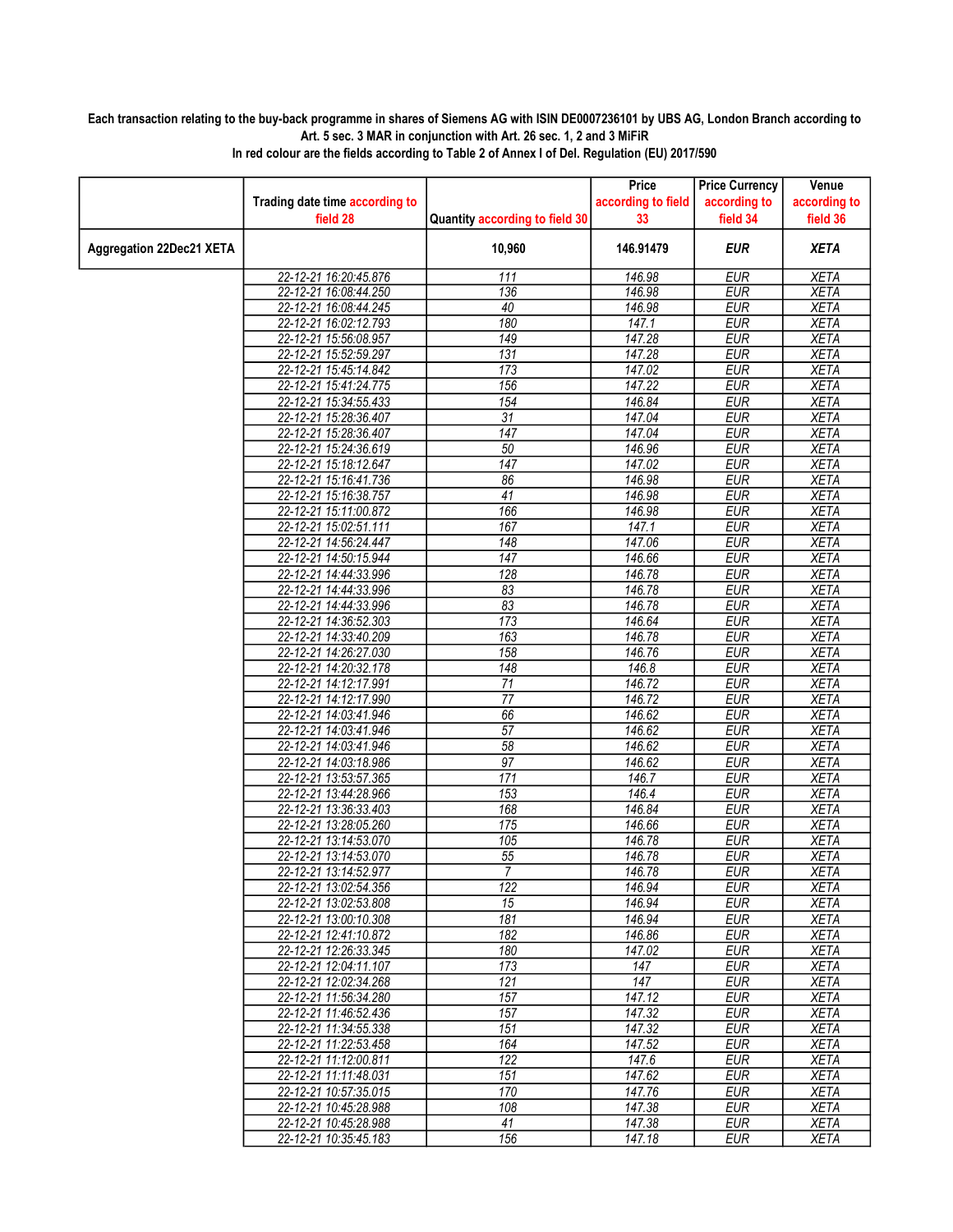| 22-12-21 10:32:33.165 | 6                | 147.3  | <b>EUR</b> | <b>XETA</b> |
|-----------------------|------------------|--------|------------|-------------|
| 22-12-21 10:32:33.165 | 123              | 147.3  | <b>EUR</b> | <b>XETA</b> |
| 22-12-21 10:32:33.165 | 34               | 147.3  | <b>EUR</b> | <b>XETA</b> |
| 22-12-21 10:23:44.670 | 168              | 147.4  | <b>EUR</b> | <b>XETA</b> |
| 22-12-21 10:16:16.963 | 102              | 147.2  | <b>EUR</b> | <b>XETA</b> |
| 22-12-21 10:14:15.085 | 181              | 147.2  | <b>EUR</b> | <b>XETA</b> |
| 22-12-21 10:04:51.904 | 160              | 147.24 | <b>EUR</b> | <b>XETA</b> |
| 22-12-21 09:56:06.375 | 112              | 147.06 | <b>EUR</b> | <b>XETA</b> |
| 22-12-21 09:56:06.374 | 38               | 147.06 | <b>EUR</b> | <b>XETA</b> |
| 22-12-21 09:53:35.148 | 165              | 147.24 | <b>EUR</b> | <b>XETA</b> |
| 22-12-21 09:41:53.430 | 110              | 147.18 | <b>EUR</b> | <b>XETA</b> |
| 22-12-21 09:41:53.430 | 36               | 147.18 | <b>EUR</b> | <b>XETA</b> |
| 22-12-21 09:35:24.570 | $\overline{177}$ | 147.16 | <b>EUR</b> | <b>XETA</b> |
| 22-12-21 09:27:32.527 | 9                | 147.12 | <b>EUR</b> | <b>XETA</b> |
| 22-12-21 09:27:32.527 | 137              | 147.12 | <b>EUR</b> | <b>XETA</b> |
| 22-12-21 09:19:19.381 | 33               | 147.1  | <b>EUR</b> | <b>XETA</b> |
| 22-12-21 09:19:19.381 | 125              | 147.1  | <b>EUR</b> | <b>XETA</b> |
| 22-12-21 09:16:06.016 | 150              | 147.08 | <b>EUR</b> | <b>XETA</b> |
| 22-12-21 09:09:16.659 | 148              | 146.86 | <b>EUR</b> | <b>XETA</b> |
| 22-12-21 09:02:08.836 | 158              | 146.96 | <b>EUR</b> | <b>XETA</b> |
| 22-12-21 08:57:33.678 | 50               | 146.74 | <b>EUR</b> | <b>XETA</b> |
| 22-12-21 08:55:23.922 | 180              | 146.64 | <b>EUR</b> | <b>XETA</b> |
| 22-12-21 08:44:02.061 | 147              | 146.18 | <b>EUR</b> | <b>XETA</b> |
| 22-12-21 08:43:11.595 | 179              | 146.2  | <b>EUR</b> | <b>XETA</b> |
| 22-12-21 08:34:47.604 | 34               | 146.04 | <b>EUR</b> | <b>XETA</b> |
| 22-12-21 08:34:47.604 | 148              | 146.04 | <b>EUR</b> | <b>XETA</b> |
| 22-12-21 08:31:07.284 | 167              | 146.08 | <b>EUR</b> | <b>XETA</b> |
| 22-12-21 08:26:49.540 | 163              | 146.02 | <b>EUR</b> | <b>XETA</b> |
| 22-12-21 08:21:11.806 | 169              | 146.16 | <b>EUR</b> | <b>XETA</b> |
| 22-12-21 08:20:23.180 | 156              | 146.24 | <b>EUR</b> | <b>XETA</b> |
| 22-12-21 08:15:31.122 | 181              | 146.54 | <b>EUR</b> | <b>XETA</b> |
| 22-12-21 08:12:09.399 | 158              | 146.78 | <b>EUR</b> | <b>XETA</b> |
| 22-12-21 08:09:12.540 | 149              | 146.74 | <b>EUR</b> | <b>XETA</b> |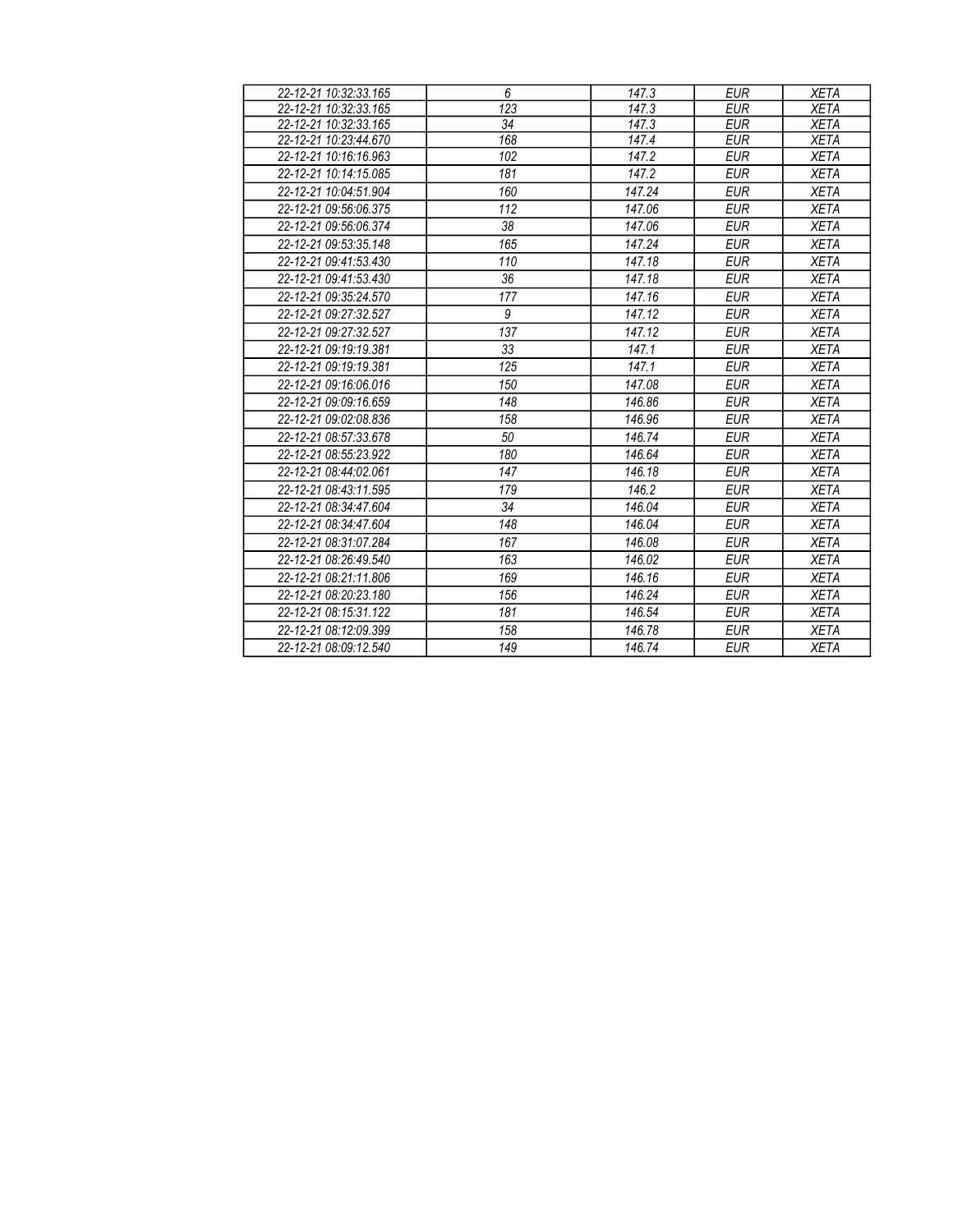## Each order relating to the buy-back programme above according to Art. 5 sec. 3 MAR in conjunction with Art. 25 sec. 1 and 2 MiFiR

In red colour are the fields according to Table 2 of the Annex of Del. Regulation (EU) 2017/580; alternatively you may report the

| Date and Time according to field 9 | <b>Segment MIC code</b><br>according to field 16 | <b>Transaction price</b><br>according to field 28 | <b>Price currency according</b><br>to field 29 | <b>Buy-sell indicator</b><br>according to field 32 |
|------------------------------------|--------------------------------------------------|---------------------------------------------------|------------------------------------------------|----------------------------------------------------|
| 22-12-21 16:20:45.876              | <b>XETA</b>                                      | 146.98                                            | <b>EUR</b>                                     | <b>BUY</b>                                         |
| 22-12-21 16:08:44.250              | <b>XETA</b>                                      | 146.98                                            | <b>EUR</b>                                     | <b>BUY</b>                                         |
| 22-12-21 16:08:44.245              | <b>XETA</b>                                      | 146.98                                            | <b>EUR</b>                                     | <b>BUY</b>                                         |
| 22-12-21 16:02:12.793              | <b>XETA</b>                                      | 147.1                                             | <b>EUR</b>                                     | <b>BUY</b>                                         |
| 22-12-21 15:56:08.957              | <b>XETA</b>                                      | 147.28                                            | <b>EUR</b>                                     | <b>BUY</b>                                         |
| 22-12-21 15:52:59.297              | <b>XETA</b>                                      | 147.28                                            | <b>EUR</b>                                     | <b>BUY</b>                                         |
| 22-12-21 15:45:14.842              | <b>XETA</b>                                      | 147.02                                            | <b>EUR</b>                                     | <b>BUY</b>                                         |
| 22-12-21 15:41:24.775              | <b>XETA</b>                                      | 147.22                                            | <b>EUR</b>                                     | <b>BUY</b>                                         |
| 22-12-21 15:34:55.433              | <b>XETA</b>                                      | 146.84                                            | <b>EUR</b>                                     | <b>BUY</b>                                         |
| 22-12-21 15:28:36.407              | <b>XETA</b>                                      | 147.04                                            | <b>EUR</b>                                     | <b>BUY</b>                                         |
| 22-12-21 15:28:36.407              | <b>XETA</b>                                      | 147.04                                            | <b>EUR</b>                                     | <b>BUY</b>                                         |
| 22-12-21 15:24:36.619              | <b>XETA</b>                                      | 146.96                                            | <b>EUR</b>                                     | <b>BUY</b>                                         |
| 22-12-21 15:18:12.647              | <b>XETA</b>                                      | 147.02                                            | <b>EUR</b>                                     | <b>BUY</b>                                         |
| 22-12-21 15:16:41.736              | <b>XETA</b>                                      | 146.98                                            | <b>EUR</b>                                     | <b>BUY</b>                                         |
| 22-12-21 15:16:38.757              | <b>XETA</b>                                      | 146.98                                            | <b>EUR</b>                                     | <b>BUY</b>                                         |
| 22-12-21 15:11:00.872              | <b>XETA</b>                                      | 146.98                                            | <b>EUR</b>                                     | <b>BUY</b>                                         |
| 22-12-21 15:02:51.111              | <b>XETA</b>                                      | 147.1                                             | <b>EUR</b>                                     | <b>BUY</b>                                         |
| 22-12-21 14:56:24.447              | <b>XETA</b>                                      | 147.06                                            | <b>EUR</b>                                     | <b>BUY</b>                                         |
| 22-12-21 14:50:15.944              | <b>XETA</b>                                      | 146.66                                            | <b>EUR</b>                                     | <b>BUY</b>                                         |
| 22-12-21 14:44:33.996              | <b>XETA</b>                                      | 146.78                                            | <b>EUR</b>                                     | <b>BUY</b>                                         |
| 22-12-21 14:44:33.996              | <b>XETA</b>                                      | 146.78                                            | <b>EUR</b>                                     | <b>BUY</b>                                         |
| 22-12-21 14:44:33.996              | <b>XETA</b>                                      | 146.78                                            | <b>EUR</b>                                     | <b>BUY</b>                                         |
| 22-12-21 14:36:52.303              | <b>XETA</b>                                      | 146.64                                            | <b>EUR</b>                                     | <b>BUY</b>                                         |
| 22-12-21 14:33:40.209              | <b>XETA</b>                                      | 146.78                                            | <b>EUR</b>                                     | <b>BUY</b>                                         |
| 22-12-21 14:26:27.030              | <b>XETA</b>                                      | 146.76                                            | <b>EUR</b>                                     | <b>BUY</b>                                         |
| 22-12-21 14:20:32.178              | <b>XETA</b>                                      | 146.8                                             | <b>EUR</b>                                     | <b>BUY</b>                                         |
| 22-12-21 14:12:17.991              | <b>XETA</b>                                      | $\frac{1}{146.72}$                                | <b>EUR</b>                                     | <b>BUY</b>                                         |
| 22-12-21 14:12:17.990              | <b>XETA</b>                                      | 146.72                                            | <b>EUR</b>                                     | <b>BUY</b>                                         |
| 22-12-21 14:03:41.946              | <b>XETA</b>                                      | 146.62                                            | <b>EUR</b>                                     | <b>BUY</b>                                         |
| 22-12-21 14:03:41.946              | <b>XETA</b>                                      | 146.62                                            | <b>EUR</b>                                     | <b>BUY</b>                                         |
| 22-12-21 14:03:41.946              | <b>XETA</b>                                      | 146.62                                            | <b>EUR</b>                                     | <b>BUY</b>                                         |
| 22-12-21 14:03:18.986              | <b>XETA</b>                                      | $\overline{146.62}$                               | <b>EUR</b>                                     | <b>BUY</b>                                         |
| 22-12-21 13:53:57.365              | <b>XETA</b>                                      | 146.7                                             | <b>EUR</b>                                     | <b>BUY</b>                                         |
| 22-12-21 13:44:28.966              | <b>XETA</b>                                      | 146.4                                             | <b>EUR</b>                                     | <b>BUY</b>                                         |
| 22-12-21 13:36:33.403              | <b>XETA</b>                                      | 146.84                                            | <b>EUR</b>                                     | <b>BUY</b>                                         |
| 22-12-21 13:28:05.260              | XETA                                             | 146.66                                            | <b>EUR</b>                                     | <b>BUY</b>                                         |
| 22-12-21 13:14:53.070              | <b>XETA</b>                                      | 146.78                                            | <b>EUR</b>                                     | <b>BUY</b>                                         |
| 22-12-21 13:14:53.070              | <b>XETA</b>                                      | 146.78                                            | <b>EUR</b>                                     | <b>BUY</b>                                         |
| 22-12-21 13:14:52.977              | <b>XETA</b>                                      | 146.78                                            | <b>EUR</b>                                     | <b>BUY</b>                                         |
| 22-12-21 13:02:54.356              | <b>XETA</b>                                      | 146.94                                            | <b>EUR</b>                                     | <b>BUY</b>                                         |
| 22-12-21 13:02:53.808              | <b>XETA</b>                                      | 146.94                                            | <b>EUR</b>                                     | <b>BUY</b>                                         |
| 22-12-21 13:00:10.308              | <b>XETA</b>                                      | 146.94                                            | <b>EUR</b>                                     | <b>BUY</b>                                         |
| 22-12-21 12:41:10.872              | <b>XETA</b>                                      | 146.86                                            | <b>EUR</b>                                     | <b>BUY</b>                                         |
| 22-12-21 12:26:33.345              | <b>XETA</b>                                      | 147.02                                            | <b>EUR</b>                                     | <b>BUY</b>                                         |
| 22-12-21 12:04:11.107              | <b>XETA</b>                                      | 147                                               | <b>EUR</b>                                     | <b>BUY</b>                                         |
| 22-12-21 12:02:34.268              | <b>XETA</b>                                      | 147                                               | <b>EUR</b>                                     | <b>BUY</b>                                         |
| 22-12-21 11:56:34.280              | <b>XETA</b>                                      | 147.12                                            | <b>EUR</b>                                     | <b>BUY</b>                                         |
| 22-12-21 11:46:52.436              | <b>XETA</b>                                      | 147.32                                            | <b>EUR</b>                                     | <b>BUY</b>                                         |